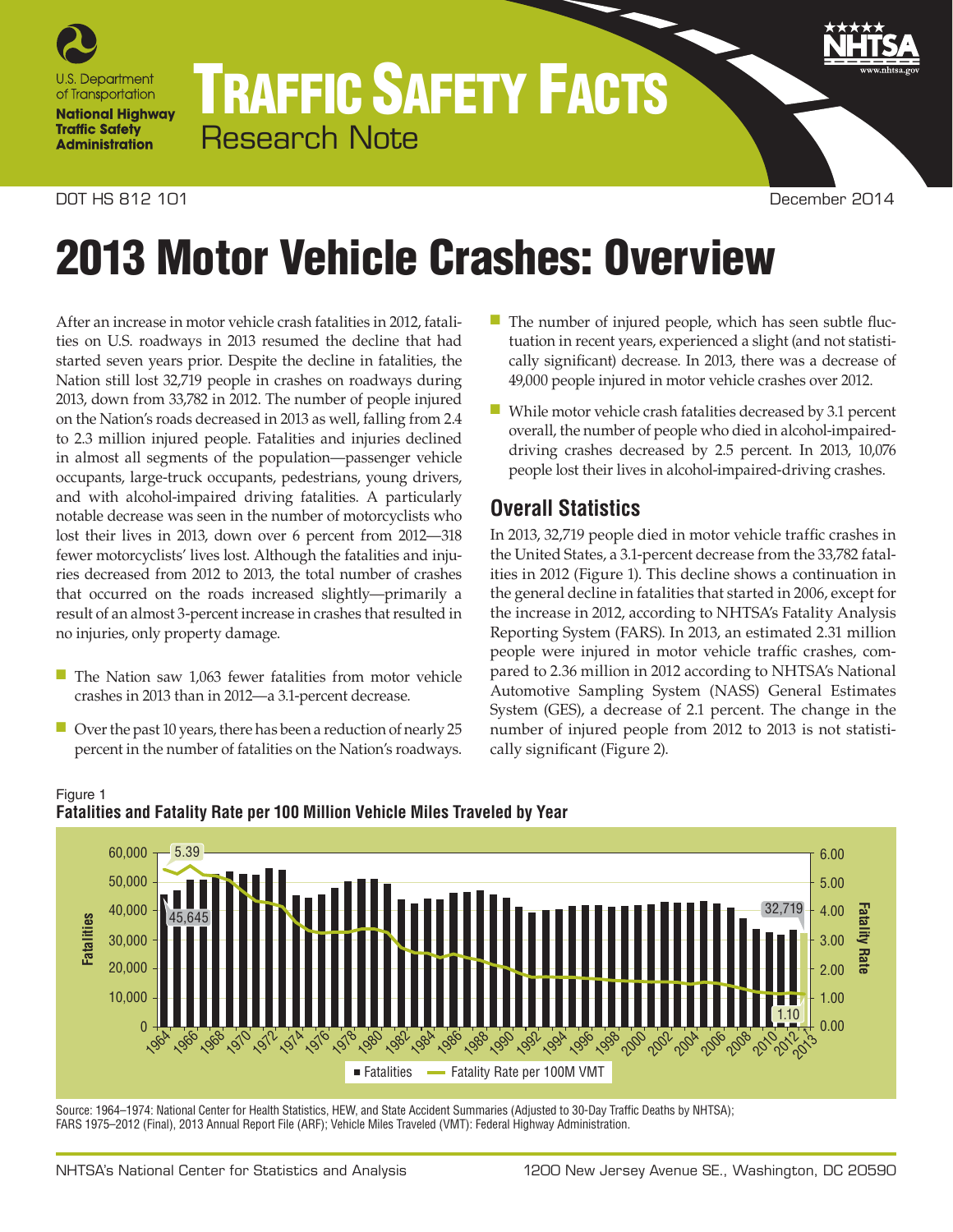



Source: NASS GES 1989–2013; Vehicle Miles Traveled (VMT): Federal Highway Administration.

## **Fatality and Injury Rates**

The fatality rate per 100 million vehicle miles traveled (VMT) decreased 3.5 percent from 1.14 in 2012 to 1.10 in 2013 (Table 1). This fatality rate ties that from 2011 as the lowest fatality rate on record. The overall injury rate also decreased in 2013 by 2.5 percent from 2012. The 2013 rates are based on VMT estimates from the Federal Highway Administration's (FHWA) September 2014 Traffic Volume Trends (TVT). Overall, 2013 VMT decreased by 0.1 percent from 2012 VMT—from 2,969 billion to 2,966 billion. VMT data will be updated when FHWA releases the 2013 Annual Highway Statistics.

#### Table 1

#### **Fatality and Injury Rates per 100 Million VMT**

|                      | 2012 | 2013 | <b>Change</b> | $%$ Change |
|----------------------|------|------|---------------|------------|
| <b>Fatality Rate</b> | 1.14 | 1.10 | $-0.04$       | $-3.5%$    |
| Injury Rate          | 80   | 78   | -2            | $-2.5%$    |

Source: FARS, GES, and FHWA VMT

#### Table 2

#### **Occupants and Nonoccupants Killed and Injured in Traffic Crashes**

|                    | Ouupanio ana nonovupanio Kinoa ana mjaroa in Tranio Oraonoo |        |               |                     |                |           |               |          |  |  |  |  |  |
|--------------------|-------------------------------------------------------------|--------|---------------|---------------------|----------------|-----------|---------------|----------|--|--|--|--|--|
|                    |                                                             |        | <b>Killed</b> |                     | <b>Injured</b> |           |               |          |  |  |  |  |  |
| <b>Description</b> | 2012                                                        | 2013   | <b>Change</b> | % Change            | 2012           | 2013      | <b>Change</b> | % Change |  |  |  |  |  |
| Total <sup>*</sup> | 33,782                                                      | 32,719 | $-1,063$      | $-3.1%$             | 2,362,000      | 2,313,000 | $-49,000$     | $-2.1%$  |  |  |  |  |  |
| <b>Occupants</b>   |                                                             |        |               |                     |                |           |               |          |  |  |  |  |  |
| Passenger Vehicles | 21.779                                                      | 21,132 | -647          | $-3.0\%$            | 2,091,000      | 2,046,000 | $-45.000$     | $-2.2%$  |  |  |  |  |  |
| Passenger Cars     | 12.361                                                      | 11.977 | $-384$        | $-3.1%$             | .328.000       | ,296,000  | $-32.000$     | $-2.4%$  |  |  |  |  |  |
| Light Trucks       | 9.418                                                       | 9.155  | $-263$        | $-2.8%$             | 762.000        | 750.000   | $-12.000$     | $-1.6%$  |  |  |  |  |  |
| Large Trucks       | 697                                                         | 691    | -6            | $-0.9\%$            | 25.000         | 24.000    | $-1.000$      | $-4.0\%$ |  |  |  |  |  |
| Motorcycles        | 4,986                                                       | 4,668  | $-318$        | $-6.4%$             | 93,000         | 88,000    | $-5,000$      | $-5.4%$  |  |  |  |  |  |
|                    |                                                             |        |               | <b>Nonoccupants</b> |                |           |               |          |  |  |  |  |  |
| Pedestrians        | 4.818                                                       | 4.735  | $-83$         | $-1.7%$             | 76.000         | 66.000    | $-10.000$     | $-13%$   |  |  |  |  |  |
| Pedalcyclists      | 734                                                         | 743    | $+9$          | $+1.2%$             | 49,000         | 48.000    | $-1.000$      | $-2.0%$  |  |  |  |  |  |
| Other/Unknown      | 227                                                         | 190    | $-37$         |                     | 10,000         | 11,000    | $+1,000$      |          |  |  |  |  |  |

Source: Fatalities—FARS 2012 (Final), 2013 (ARF), Injured—NASS GES 2012, 2013 Annual Files \*Total includes occupants of buses and other/unknown occupants not shown in table.

## **Occupants and Nonoccupants**

Motor vehicle crash fatalities and injuries decreased in 2013, as shown in Table 2 below. Total fatalities decreased by 3.1 percent and decreased across all person type categories except pedalcyclists. The estimated number of people injured decreased by 2.1 percent, not a statistically significant change from 2012.

At 21,132 fatalities, the number of passenger vehicle occupants who died in 2013 is the lowest on record. Deaths among passenger vehicle occupants had shown an increase in 2012, the first since 2002, but in 2013, the 3-percent decrease resumed the general downward trend in this category. One notable decrease was the 6.4-percent decrease in the number of motorcyclists who lost their lives on the roadways in 2013—318 fewer motorcyclists. This was the first decrease in motorcyclist fatalities since 2009, the only other decrease since 1997. Pedestrian fatalities decreased by 1.7 percent from 2012 to 2013. It is the first decrease since 2009 and is important at a time of growing concern over pedestrian safety.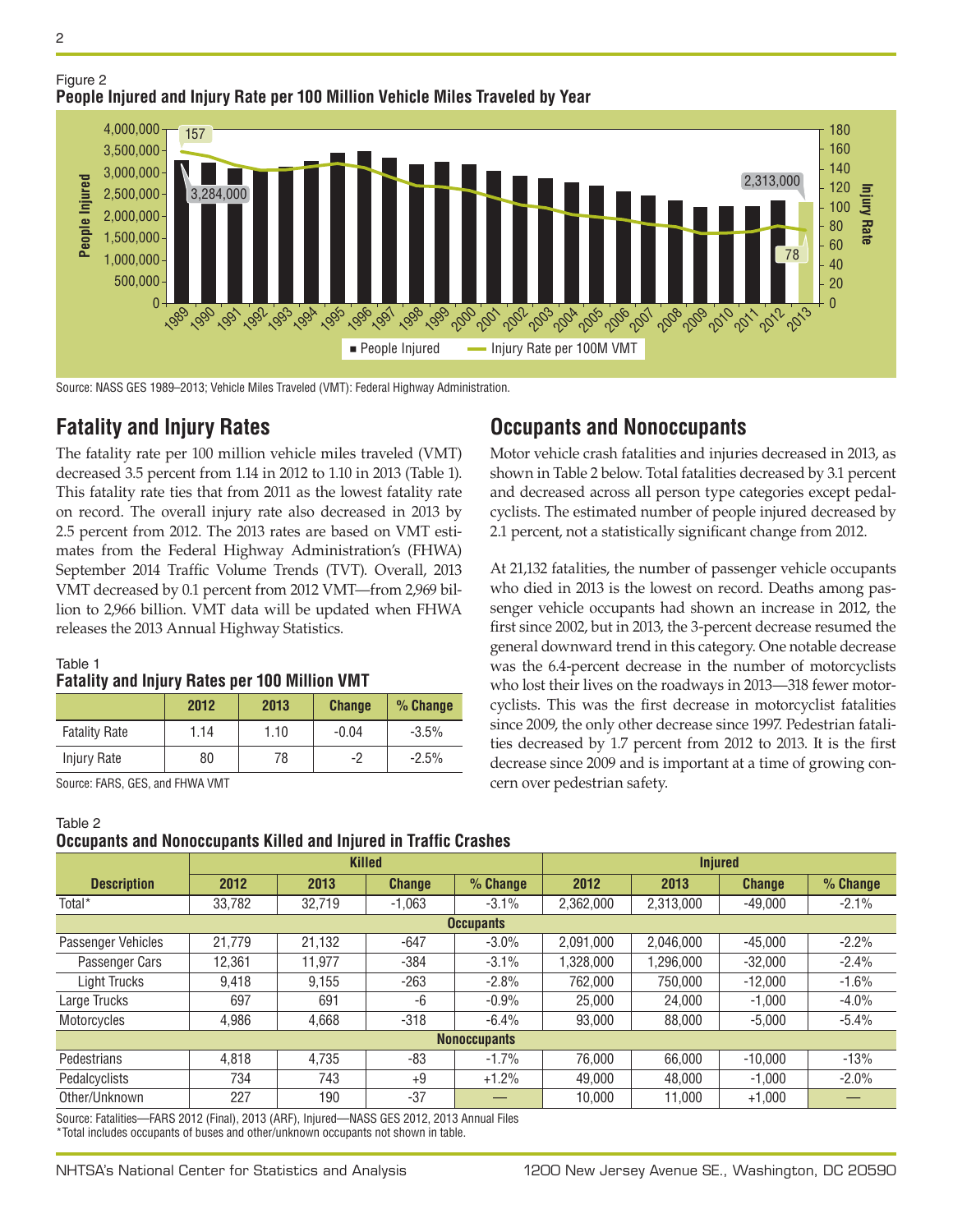As was seen with motorcyclist fatalities, the number of injured motorcyclists also decreased in 2013 by an estimated 5,000 from 2012 (not statistically significant), or 5.4 percent. Among nonoccupants, injured pedestrians decreased by 13 percent—10,000 fewer pedestrians were injured in motor vehicle crashes in 2013 than in 2012.

## **Change in Fatality Composition**

The fatality composition in 2004 and 2013 is shown in Figure 3. The most obvious shift is in the percentage of passenger car occupant fatalities—changing from 45 percent of the fatalities to 37 percent. This percentage change is the result of 7,215 fewer passenger car occupant fatalities. A reduction of 3,519 lighttruck occupant fatalities led to a decrease in that portion of the fatalities. Motorcyclist fatalities now take up 14 percent of total fatalities, compared to 9 percent 10 years ago. And the portion of nonoccupant fatalities has increased from 13 percent to 17 percent over the 10-year period.

### Figure 3 **Fatality Composition, 2004 and 2013**



Source: FARS 2004 (Final), 2013 (ARF)

## **Alcohol-Impaired-Driving Fatalities and Drivers**

Alcohol-impaired-driving fatalities decreased by 2.5 percent from 2012 to 2013 (Table 3), accounting for 31 percent of 2013 overall fatalities. An alcohol-impaired-driving fatality is defined as a fatality in a crash involving a driver or motorcycle rider (operator) with a blood alcohol concentration (BAC) of .08 g/dL or higher. Motorcycle riders showed the greatest decrease in the number of alcohol-impaired drivers involved in fatal crashes from 2012 to 2013, dropping 8.3 percent or by 117 riders. This was both the greatest percentage drop and the greatest drop in actual alcohol-impaired drivers. Large-truck drivers were the only group to show an increase in the number of alcohol-impaired drivers.

## Table 3 **Total and Alcohol-Impaired (AI) Driving Fatalities\***

|                                                           | 2012   | 2013   | <b>Change</b> | % Change |  |  |  |  |  |
|-----------------------------------------------------------|--------|--------|---------------|----------|--|--|--|--|--|
| <b>Total Fatalities</b>                                   | 33,782 | 32,719 | $-1,063$      | $-3.1%$  |  |  |  |  |  |
| Al-Driving Fatalities                                     | 10,336 | 10,076 | $-260$        | $-2.5%$  |  |  |  |  |  |
| Alcohol-Impaired Drivers in Fatal Crashes by Vehicle Type |        |        |               |          |  |  |  |  |  |
| Passenger Car                                             | 4,129  | 4,062  | -67           | $-1.6%$  |  |  |  |  |  |
| Light Truck - Van                                         | 253    | 253    | 0             | $0.0\%$  |  |  |  |  |  |
| Light Truck - Utility                                     | 1,482  | 1,414  | -68           | $-4.6%$  |  |  |  |  |  |
| Light Truck - Pickup                                      | 1,919  | 1,902  | $-17$         | $-0.9%$  |  |  |  |  |  |
| Motorcycles                                               | 1,413  | 1,296  | $-117$        | $-8.3%$  |  |  |  |  |  |
| Large Trucks                                              | 78     | 92     | $+14$         | $+18%$   |  |  |  |  |  |
|                                                           |        |        |               |          |  |  |  |  |  |

Source: FARS 2012 (Final), 2013 (ARF)

\*See definition in text.

# **Crash Type**

The number of motor vehicle crashes, by crash type and severity, is presented in Table 4. The total number of police-reported traffic crashes increased by 1.3 percent from 2012 to 2013. This increase is driven by the 2.9-percent increase in propertydamage-only crashes—or crashes in which there were no injuries to occupants or nonoccupants during the crash. The number of fatal crashes and injury crashes both fell from 2012 to 2013.

#### Table 4 **Number of Crashes, by Crash Type**

| <b>Crash Type</b>     | 2012      | 2013                | <b>Change</b> | % Change |
|-----------------------|-----------|---------------------|---------------|----------|
| <b>Fatal Crashes</b>  | 31,006    | 30,057              | $-949$        | $-3.1%$  |
| Non-Fatal Crashes     |           | 5,584,000 5,657,000 | $+73,000$     | $+1.3%$  |
| <b>Injury Crashes</b> | 1,634,000 | 1,591,000           | $-43,000$     | $-2.6%$  |
| Property Damage Only  | 3,950,000 | 4,066,000           | $+116,000$    | $+2.9%$  |
| <b>Total Crashes</b>  |           | 5,615,000 5,687,000 | $+72,000$     | $+1.3%$  |

Source: FARS 2012 (Final), 2013 (ARF), NASS GES 2012, 2013

# **Restraint Use and Time of Day**

Among fatally injured passenger vehicle occupants, almost half (49%) of those killed in 2013 were unrestrained (Table 5). Noticeable in the table is that there was an increase in the number of restrained occupants killed and a decrease in the number of unrestrained occupants killed. This is perhaps an indication of a general increase in restraint use over time—in particular during the day—as was shown in the seat belt use rate estimated through the National Occupant Protection Use Survey for 2013 (DOT HS 811 875). The number of unrestrained fatalities during the daytime fell from 43 percent to 40 percent, thus 60 percent of those killed were restrained. While this may, at first glance, seem counterintuitive, we must acknowledge that some motor vehicle crashes are not survivable.

For those passenger vehicle occupants that survived a fatal crash in 2013, only 16 percent were unrestrained. During the daytime, 13 percent of passenger vehicle occupants that sur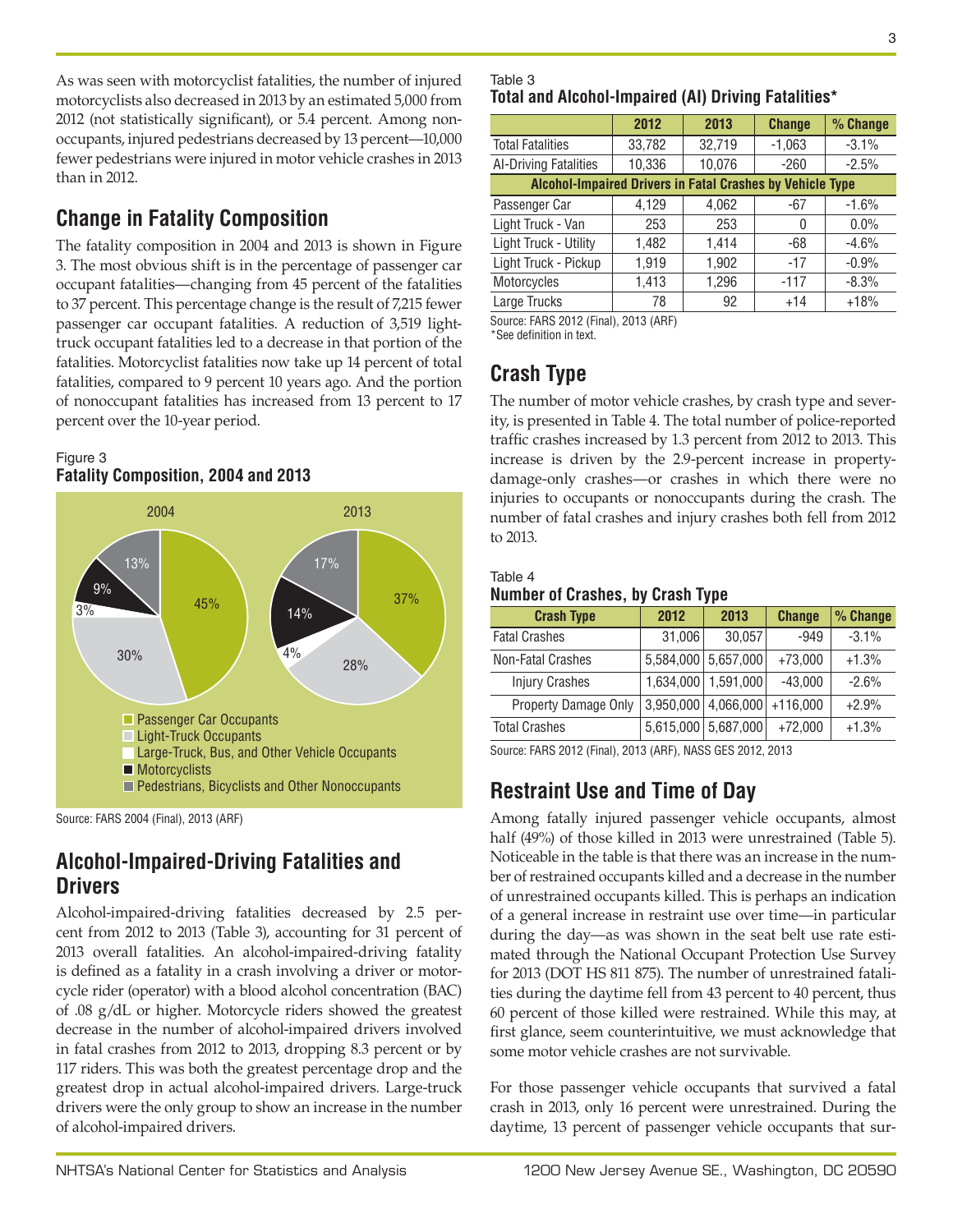Table 5

|                           | <b>Killed</b> |               |        |               |               |               | <b>Survived</b> |               |        |               |               |               |  |
|---------------------------|---------------|---------------|--------|---------------|---------------|---------------|-----------------|---------------|--------|---------------|---------------|---------------|--|
|                           | 2012          |               | 2013   |               | $\frac{9}{6}$ | 2012          |                 | 2013          |        |               | $\frac{9}{6}$ |               |  |
|                           | #             | $\frac{9}{6}$ | #      | $\frac{9}{6}$ | <b>Change</b> | <b>Change</b> | #               | $\frac{9}{6}$ | #      | $\frac{9}{6}$ | <b>Change</b> | <b>Change</b> |  |
| <b>Total</b>              | 21,779        |               | 21,132 |               | $-647$        | $-3.0%$       | 35,655          |               | 34,051 |               | $-1,604$      | $-4.5%$       |  |
| <b>Restraint Used</b>     | 10,552        | 48%           | 10,674 | 51%           | $+122$        | $+1.2%$       | 29,680          | 83%           | 28,721 | 84%           | $-959$        | $-3.2%$       |  |
| <b>Restraint Not Used</b> | 1.227         | 52%           | 10.458 | 49%           | $-769$        | $-6.8%$       | 5.975           | 17%           | 5.330  | 16%           | $-645$        | $-11%$        |  |
| Day                       | 11,057        | 51%           | 10,794 | 51%           | $-263$        | $-2.4%$       | 18,212          | 51%           | 17,612 | 52%           | $-600$        | $-3.3%$       |  |
| <b>Restraint Used</b>     | 6,280         | 57%           | 6.440  | 60%           | $+160$        | $+2.5%$       | 15,733          | 86%           | 15,390 | 87%           | $-343$        | $-2.2%$       |  |
| <b>Restraint Not Used</b> | 4,777         | 43%           | 4,354  | 40%           | $-423$        | $-8.9%$       | 2,479           | 14%           | 2,222  | 13%           | $-257$        | $-10%$        |  |
| <b>Night</b>              | 10,541        | 48%           | 10,188 | 48%           | $-353$        | $-3.3%$       | 17,382          | 49%           | 16,396 | 48%           | $-986$        | $-5.7%$       |  |
| <b>Restraint Used</b>     | 4.174         | 40%           | 4,166  | 41%           | -8            | $-0.2%$       | 13,875          | 80%           | 13,270 | 81%           | $-605$        | $-4.4%$       |  |
| <b>Restraint Not Used</b> | 6.367         | 60%           | 6.022  | 59%           | -345          | $-5.4%$       | 3,507           | 20%           | 3.126  | 19%           | -381          | $-11%$        |  |

### **Passenger Vehicle Occupants in Fatal Crashes, by Restraint Use, Survival Status, and Time of Day**

Source: FARS 2012 [Final], 2013 [ARF]

Day: 6 a.m. to 5:59 p.m.; Night 6 p.m. to 5:59 a.m.

Total fatalities include those at unknown time of day.

Unknown restraint use has been distributed proportionally across known use.

vived a fatal crash were unrestrained, thus 87 percent of the survivors were restrained. This compares to the nighttime restraint use among the survivors: 19 percent of the nighttime crash survivors were unrestrained and 81 percent of the nighttime crash survivors were restrained.

## **Fatal Crashes Involving Large Trucks**

There was a small (0.5%) increase in the number of people killed in crashes involving large trucks (Table 6). Very little changed from 2012 to 2013 with respect to those who died in the crashes involving large trucks. The number of large-truck occupants who were killed and the number of occupants of the other vehicles who were killed both decreased by less than 1 percent. The number of nonoccupants killed during a large-truck crash increased by 13 percent (49 people) from 2012 to 2013. Note that the number of fatal crashes involving large trucks is relatively small compared to those involving other vehicles, so even small changes in the numbers of fatalities may result in large percentage changes.

#### Table 6 **People Killed in Large-Truck Crashes**

| <b>Type</b>                    | 2012  | 2013  | <b>Change</b> | % Change |
|--------------------------------|-------|-------|---------------|----------|
| <b>Truck Occupants</b>         | 697   | 691   | -6            | $-0.9%$  |
| Single-Vehicle                 | 423   | 427   | $+4$          | $+0.9%$  |
| Multivehicle                   | 274   | 264   | $-10$         | $-3.6%$  |
| <b>Other Vehicle Occupants</b> | 2,857 | 2,834 | $-23$         | $-0.8%$  |
| Nonoccupants                   | 390   | 439   | $+49$         | $+13%$   |
| Total                          | 3,944 | 3,964 | $+20$         | $+0.5%$  |

Source: FARS 2012 (Final), 2013 (ARF)

## **Crash Location**

Fatalities in rural crashes decreased by 3.7 percent (Table 7), while those in urban crashes decreased by 2.5 percent. People killed in roadway departure crashes decreased by 3.7 percent, and intersection crashes decreased by 2.9 percent. Following are the definitions used for roadway-departure and intersection crashes as defined by FHWA.

**Roadway Departure Crash:** A crash in which a vehicle crosses an edge line, a center line, or leaves the traveled way. Types of crashes fitting the definition include fatal crashes in which the first event for at least one of the involved vehicles ran-off-road (right or left), crossed the centerline or median, went airborne, or hit a fixed object.

**Intersection:** Includes intersection and intersection-related crashes as well as driveway and alley access or related crashes.

#### Table 7

#### **People Killed in Motor Vehicle Traffic Crashes, by Roadway Function Class, Roadway Departure and Relation to Junction**

|                               | 2012   | 2013                     | <b>Change</b> | % Change |  |  |  |  |  |
|-------------------------------|--------|--------------------------|---------------|----------|--|--|--|--|--|
| Total                         | 33,782 | 32,719                   | $-1,063$      | $-3.1%$  |  |  |  |  |  |
| <b>Roadway Function Class</b> |        |                          |               |          |  |  |  |  |  |
| Rural                         | 18,367 | 17,696                   | $-671$        | $-3.7%$  |  |  |  |  |  |
| Urban                         | 15,371 | 14,987                   | $-384$        | $-2.5%$  |  |  |  |  |  |
|                               |        | <b>Roadway Departure</b> |               |          |  |  |  |  |  |
| Roadway Departure*            | 18.963 | 18.257                   | $-706$        | $-3.7%$  |  |  |  |  |  |
| <b>Relation to Junction</b>   |        |                          |               |          |  |  |  |  |  |
| Intersection*                 | 8,851  | 8,598                    | $-253$        | $-2.9%$  |  |  |  |  |  |

Source: FARS 2012 (Final), 2013 (ARF)

Total includes unknown Roadway Function Class. \*See definitions in text.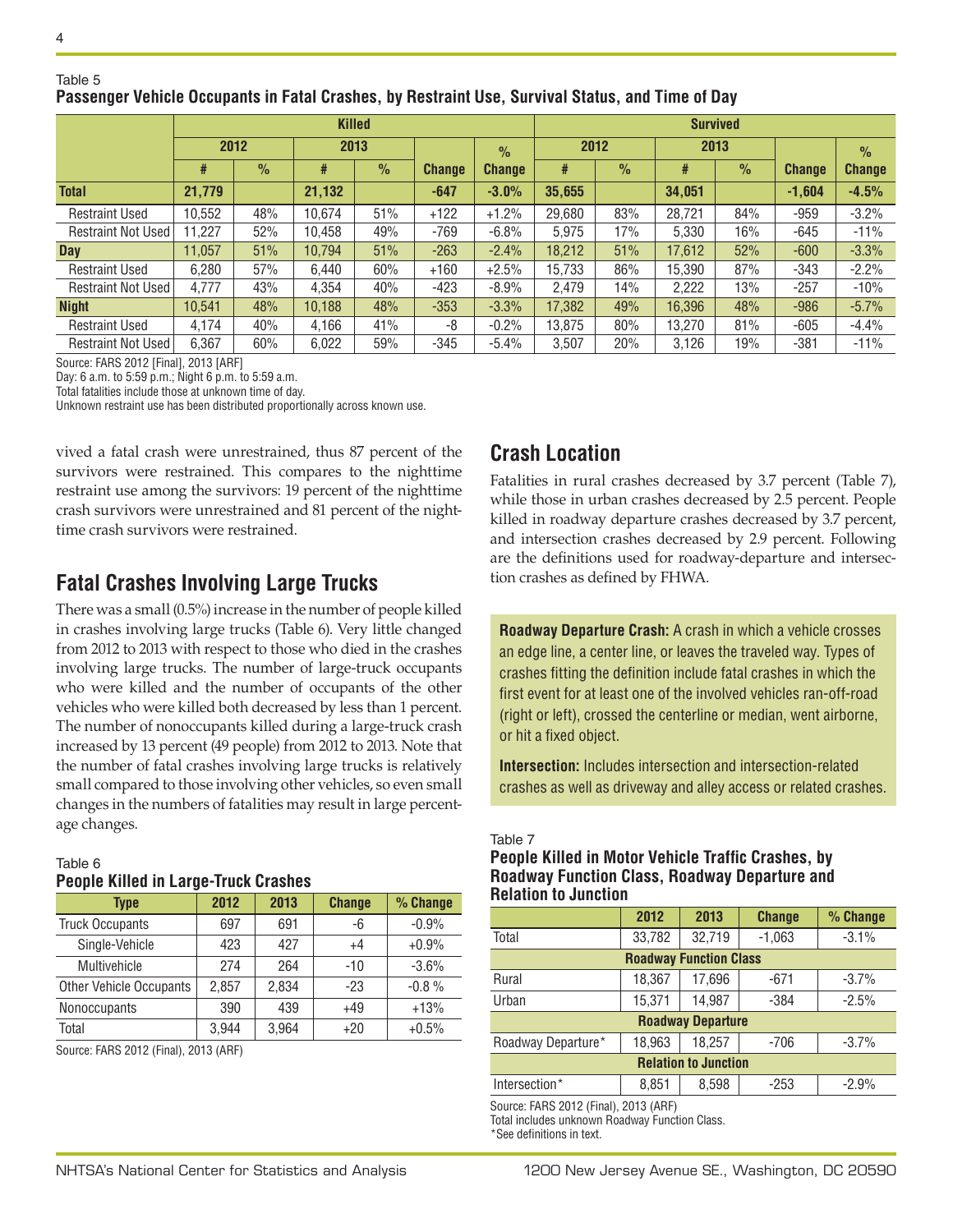## **Additional Facts**

- There was a large decrease in motorcyclist fatalities for the 50- to 69-year-old population: 190 fewer fatalities in 2013 than in 2012 (60% of the total decrease for motorcyclist fatalities).
- Passenger vehicle occupants killed in single-vehicle rollovers decreased 7.3 percent in 2013. Looking just at SUVs, that decrease was 12 percent.
- There were 11 times as many unhelmeted motorcyclist fatalities in States without universal helmet laws (1,704 unhelmeted fatalities) as in States with universal helmet laws (150 unhelmeted fatalities) in 2013.
- Twenty-four percent of alcohol-impaired drivers in fatal crashes in 2013 had a previous license suspension or revocation (within just the last three years, for alcohol-related and non-alcohol-related offenses).
- The decrease in the number of young drivers involved in fatal crashes (358) from 2012 to 2013 makes up 33 percent of the decrease in all drivers involved during that time (1,090).
- In 2013, all age groups under 55 years old showed decreases in fatalities. Fatalities among the 55+ community increased from 2012 to 2013.
- Sixty-two percent of large-truck occupants killed in 2013 died in single-vehicle crashes.

## **State-by-State Distribution of Fatalities and Alcohol-Impaired Driving Crash Fatalities**

Table 8 presents the total number of motor vehicle crash fatalities for 2012 and 2013, the change in the number of fatalities, the percentage change, as well as alcohol-impaired-driving fatality information for each State, the District of Columbia, and Puerto Rico. Thirty-four States and Puerto Rico had reductions in the number of fatalities. In 2013, the largest reduction was in Ohio, with 132 fewer fatalities. There were 16 States and the District of Columbia with more motor vehicle fatalities in 2013 than 2012. Illinois had the largest increase, with 35 additional fatalities.

Nationwide, about one-third (31%) of the total fatalities were in alcohol-impaired-driving crashes. Thirty-one States saw declines in the number of alcohol-impaired-driving fatalities. Ohio had the largest decrease, with 118 fewer lives lost in alcohol-impaired-driving crashes in 2013. Seventeen States, the District of Columbia, and Puerto Rico saw increases in alcoholimpaired-driving fatalities, with the largest increase of 47 fatalities in Texas.

Additional State-level data is available at NCSA's State Traffic Safety Information Web site at [www-nrd.nhtsa.dot.gov/](http://www-nrd.nhtsa.dot.gov/departments/nrd-30/ncsa/STSI/USA%20WEB%20REPORT.HTM) [departments/nrd-30/ncsa/STSI/USA%20WEB%20REPORT.HTM](http://www-nrd.nhtsa.dot.gov/departments/nrd-30/ncsa/STSI/USA%20WEB%20REPORT.HTM)

Suggested APA format citation for this report:

National Center for Statistics and Analysis. (2014, December). 2013 motor vehicle crashes: Overview. (Traffic Safety Facts Research Note. Report No. DOT HS 812 101). Washington, DC: National Highway Traffic Safety Administration.

NHTSA's Fatality Analysis Reporting System is a census of all crashes of motor vehicles traveling on public roadways in which a person died within 30 days of the crash. Data for the NASS GES comes from a nationally representative sample of police-reported motor vehicle crashes of all types, from property-damage-only to fatal.

The information in this Research Note represents only major findings from the 2013 FARS and NASS GES files. Additional information and details will be available at a later date. Internet users may access this Research Note and other general information on traffic safety at: [www](http://www-nrd.nhtsa.dot.gov/CATS/index.aspx)[nrd.nhtsa.dot.gov/CATS/index.aspx](http://www-nrd.nhtsa.dot.gov/CATS/index.aspx)

U.S. Department of Transportation **National Highway Traffic Safety Administration**